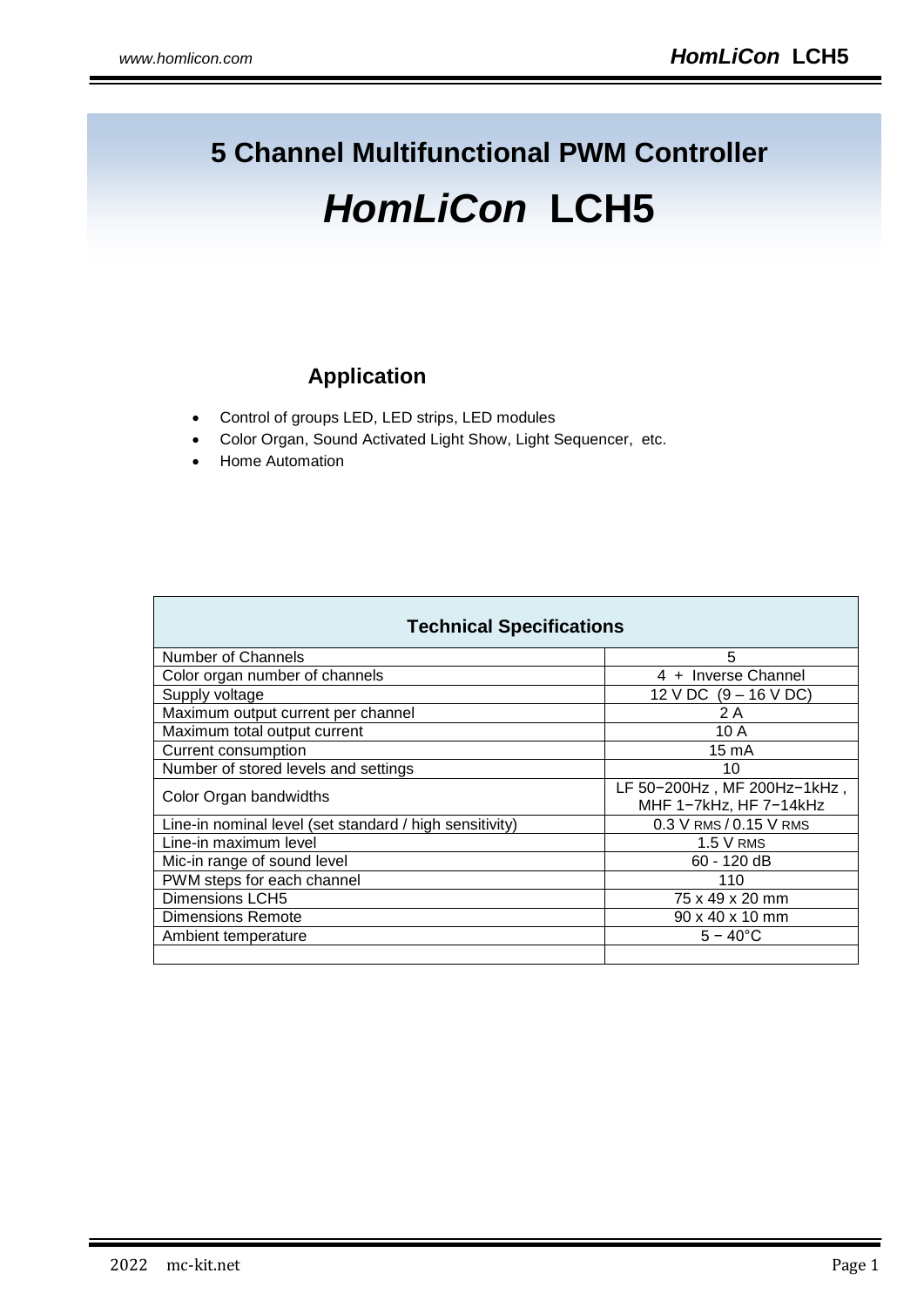# **Controller Features**

- $\checkmark$  Control of all settings and functions through the remote control included in the kit.
- Three main modes:
	- Color Organ, Sound Activated Light Show
	- Light Sequencer
	- Lighting
- $\checkmark$  Easy one-button switching between 10 pre-saved custom groups, different levels for all channels or light show settings.
- $\checkmark$  Easy save of 10 custom groups, different levels for all channels or Light Show settings.
- Activation of Light Show controlled by sound from microphone, Line-in or unsynchronized.
- Fully automatic Color Organ with AGC (Automatic gain control) and digital division of the bandwidth in 4 range: LF 50 - 200Hz , MLF 200Hz - 1kHz , MHF 1 - 7kHz, HF 7 - 14kHz.
- $\checkmark$  Automatic gain control (AGC) : Line-in > 10dB, Mic-in > 60dB
- $\checkmark$  Level Meter with / without AGC (Automatic gain control).
- $\checkmark$  Automatic or manual switching between different programs of Light Show.
- $\checkmark$  Adjust sensitivity AGC (Automatic gain control) for Color Organ separately for each frequency channel LF, MLF, MHF, HF in 4 levels, saved separately for each audio input.
- $\checkmark$  Equalize or adjust the light intensity for channels in Light Show.
- Setting the maximum level for inverse channel in Light Show**.**
- $\checkmark$  Gradually increase or decrease the light intensity when you turn ON or OFF each PWM channel.
- $\checkmark$  Gradually increase or decrease the light intensity for all channels to reach the preset levels when you select one of the ten preset functions.Ability to set PWM control for each channel or ON/OFF option.
- $\checkmark$  Ability to set PWM control for each channel or ON/OFF option.
- Ability to choose if the channels are OFF or a saved function is activated when the supply voltage is applied.
- $\checkmark$  LED on each one of the channels connected to the microcontroller pins for indication and diagnostics.
- $\checkmark$  5A Power SMD MOSFET for the output of each channel.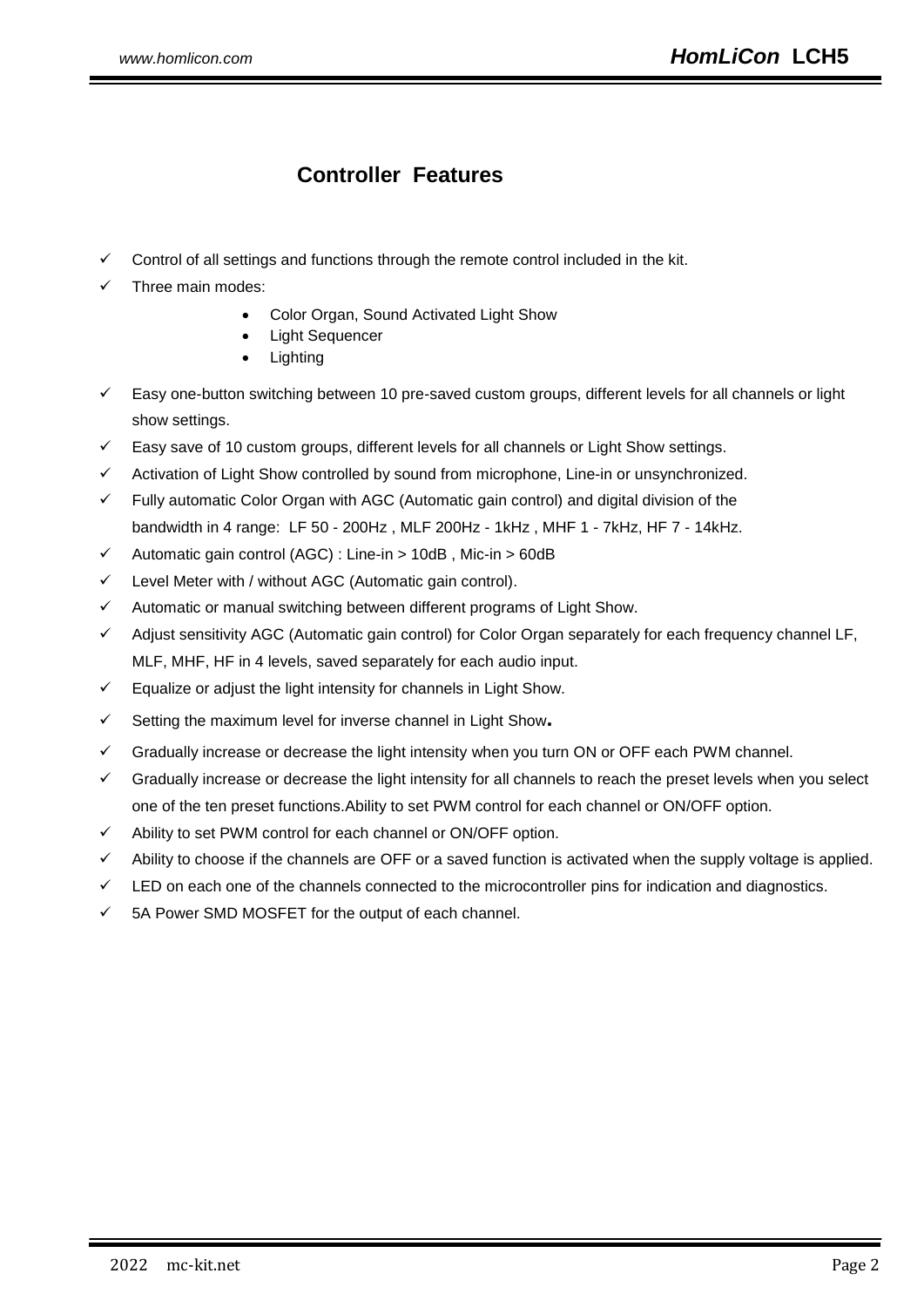# **1.0 Basic operations and wired diagram**

# **1.1 Light Show basic operations**

All operations and settings are performed by the included IR remote control.

| <b>Button</b>        | <b>Description</b>                                                                                    |                    |  |
|----------------------|-------------------------------------------------------------------------------------------------------|--------------------|--|
| $\mathcal{L}$        | Turns OFF all channels / Turns ON the saved functions for button 9                                    | 2.1<br>2.2         |  |
| HI                   | ON / OFF Light Show                                                                                   | 5.1                |  |
| EN                   | Next Light Show program (to 10)                                                                       | 5.2<br>5.4<br>5.11 |  |
| KI                   | Previous Light Show program (to 1)                                                                    | 5.2<br>5.4<br>5.11 |  |
| 図                    | ON / OFF the synchronization of sound and Light Show<br>(Color organ, Level meter OR Light Sequencer) | 5.3                |  |
| MENU,                | Line input (3.5mm stereo jack).<br>The interval between buttons must not exceed 2 seconds.            | 5.4                |  |
| MENU, K <sup>4</sup> | Microphone input<br>The interval between buttons must not exceed 2 seconds.                           | 5.4                |  |

**Note:** See section 5.0 for more details

## **Table programs of 4 Channel Light Show**

Remote control buttons: **No** OR / OFF , **Note Ally Next program (to 10).**, **Note Previous program (to 1)** 

| N <sub>2</sub> | Programs with sound control                                    | <b>Programs without sound control</b>                              |
|----------------|----------------------------------------------------------------|--------------------------------------------------------------------|
| 1              | AUTO - automatic switching between programs 3 - 10, while at a | AUTO - automatic switching                                         |
|                | low sound level - switches to program 2                        | between programs 3 - 10                                            |
| $\mathbf{2}$   | Smooth transitions sequence (PWM) without sound control        |                                                                    |
| $\mathbf{3}$   | Color organ with smooth transitions (PWM)                      | Chaser $\rightarrow$                                               |
| 4              | Color organ classic                                            | Chaser $-\rightarrow$ , $\leftarrow$                               |
| 5              | Level meter $-\blacktriangleright$                             | Fill $-\blacktriangleright$ , $\blacktriangleleft -$               |
| 6              | Level meter $\blacktriangleleft$ -                             | Chaser dark dot $-\blacktriangleright$                             |
| $\overline{7}$ | Level meter single dot $-\blacktriangleright$                  | Chaser $\blacktriangleleft$ –                                      |
| 8              | Level meter 2 dot $\blacktriangleleft$ -                       | Fill $\blacktriangleleft$ - , Chaser $\blacktriangleleft$ - , etc. |
| 9              | Level meter with beat detection shift $-\blacktriangleright$   | Chaser $-\rightarrow$ , Fill $\blacktriangleleft$ - , etc.         |
| 10             | Level meter with beat detection shift $\blacktriangleleft$ -   | $Fill - \triangleright$                                            |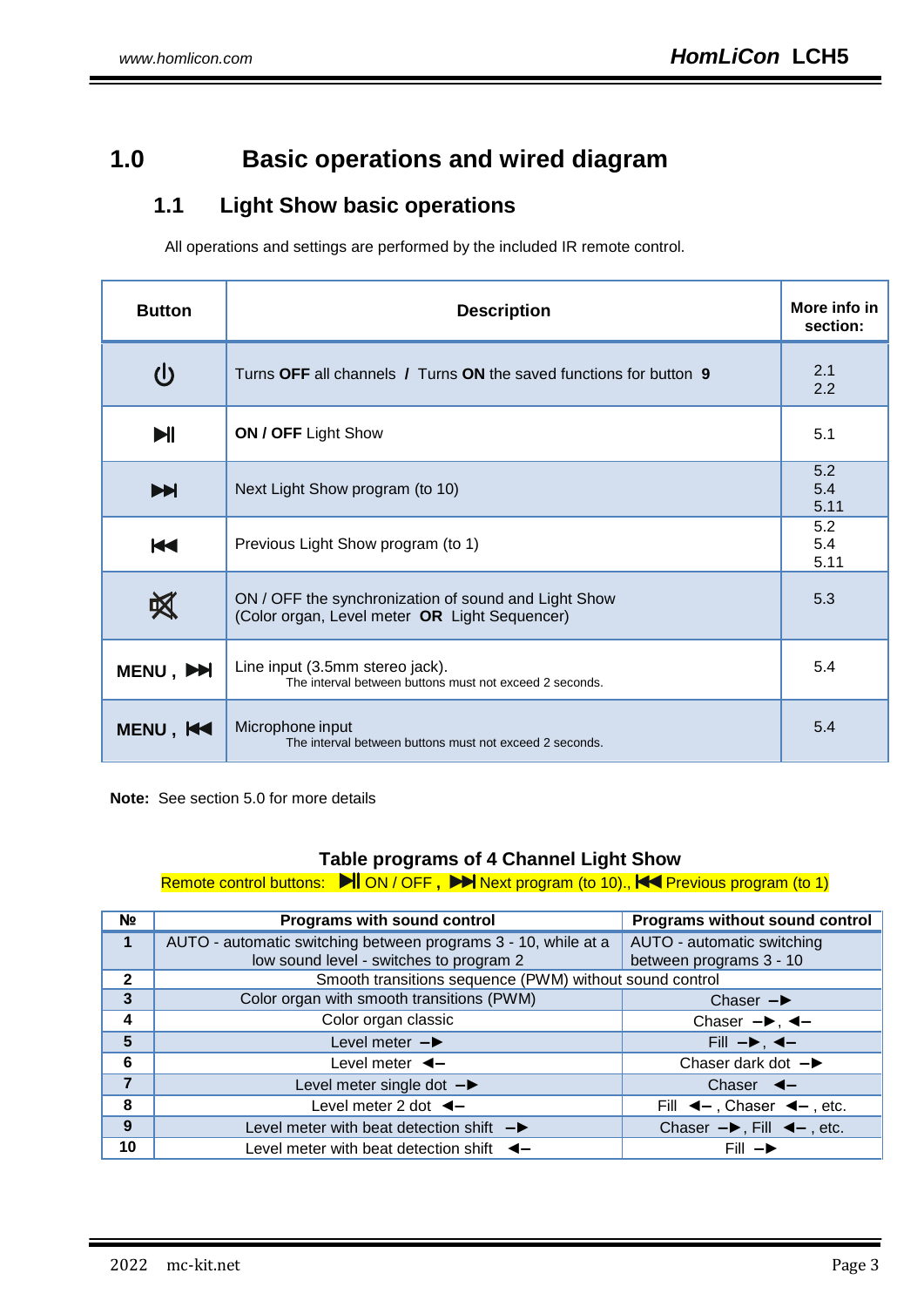# **Table of the Factory Pre Stored Light Show Functions** (You can change these settings)

| <b>Button</b> | <b>Function</b>                                                                                                                                                                               | Nº Program | <b>Signal input</b> |
|---------------|-----------------------------------------------------------------------------------------------------------------------------------------------------------------------------------------------|------------|---------------------|
| $\bf{0}$      | Light Show without sound sync. (Light Sequencer) - <b>AUTO</b> Program                                                                                                                        | Program 1  |                     |
| 6             | Light Show - Color organ classic                                                                                                                                                              | Program 4  | Microphone          |
|               | Light Show - Level meter                                                                                                                                                                      | Program 5  | Microphone          |
| 8             | Light Show - Color Organ smooth transitions (PWM)                                                                                                                                             | Program 3  | Microphone          |
| 9             | Light Show with sound sync. - AUTO Program - switch between<br>programs 3 - 10, while at a low sound level - switch to program 2<br>(Smooth transitions sequence (PWM) without sound control} | Program 1  | Microphone          |

**Note 1:** Button  $\bigcup$  Turns OFF all channels **/** Turns ON the saved functions for button 9.

**Note 2:** See section 2.0 for more details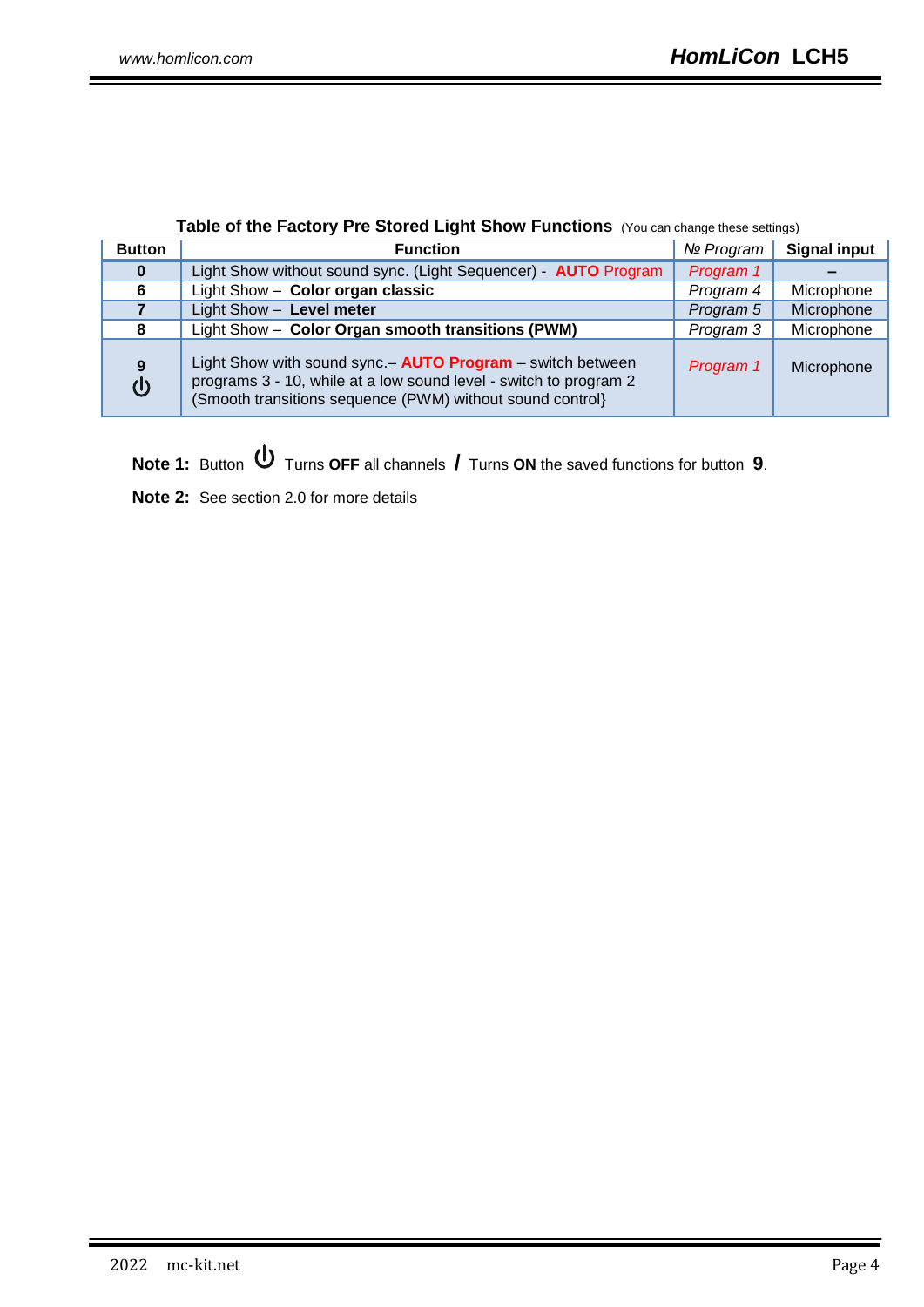# **1.2 Wiring diagram and description**

The supply voltage 12V DC must be connected to the terminal blocks marked **+** and **−** .

All **+** terminals of the LED strips / modules must be connected together in a terminal outside the controller and a single wire from this connection must be connected to the terminal marked + L on the controller. Each of the **−** terminals of the LED strips / modules must be connected to terminals 1, 2, 3, 4, 5 respectively.



**Notе:** First, install spacers in the mounting holes on the board to protect the installed components. **More connection options can be found on the last pages.**

# **Warning:**

- **Outputs do NOT have protection from short circuit, overload or reverse voltage. Improper connection will lead to a damaged controller.**
- **Line-in audio signal must be from the Line-out of a player, computer (green jack) or smartphone. Do not use a speaker output from amplifier or car audio. Adjust (increase) the level of the player until the channels start to turn on.**
- **Individual and/or POWER LEDs must be connected by a series resistor limiting the current to nominal (in LED strips and modules is embedded).**
- **Do not connect POWER LEDs or LED COBs that are powered by a driver or inverter (small electronic board).**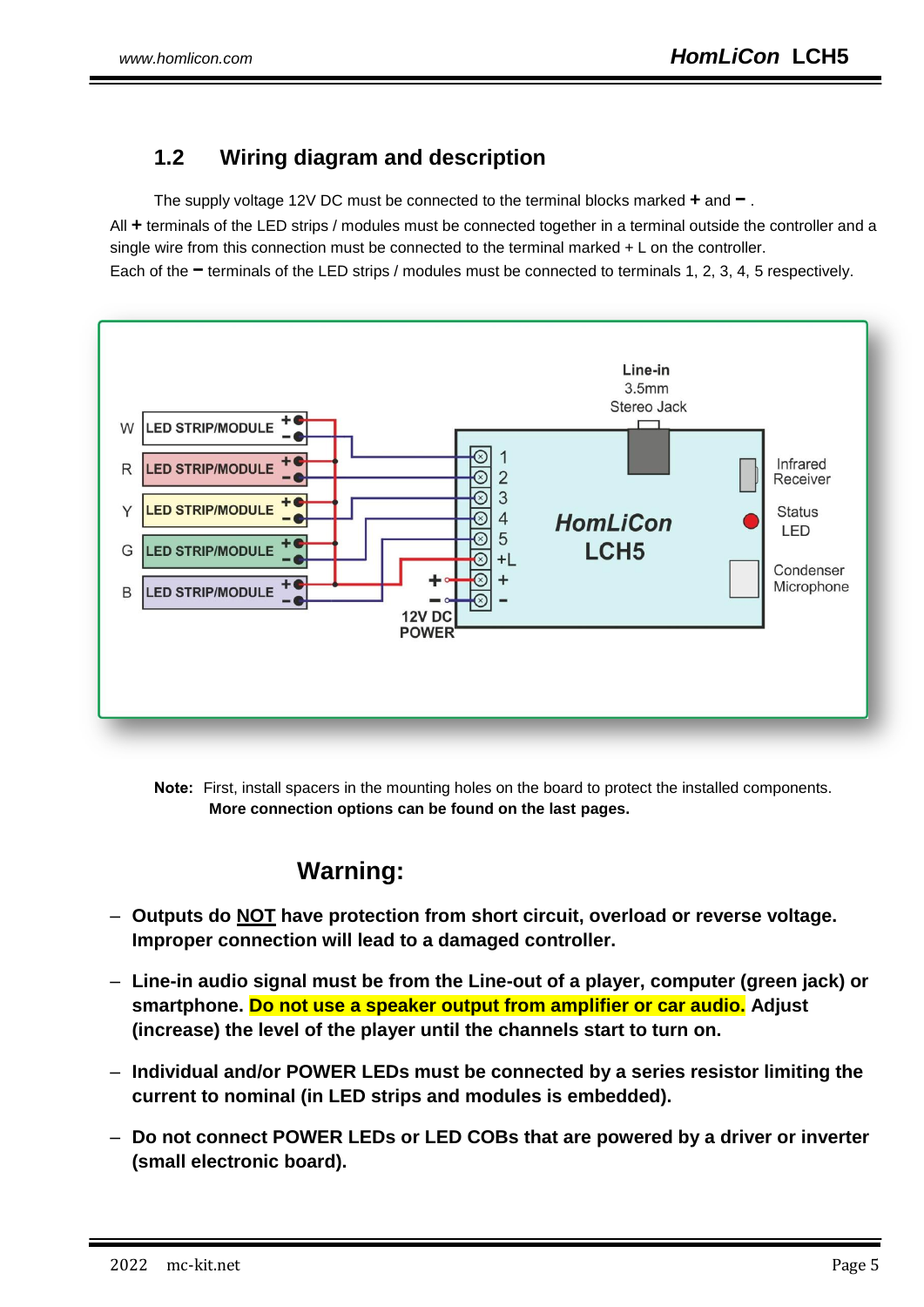# **2.0 Stored Functions - Settings and Operation**

All operations and settings are performed by the included IR remote control.

### **2.1 Stored Functions - Easy Switching Between Different Levels and Settings**

Buttons **1, 2, 3, 4** and **5** are used for control of the corresponding channels in Lighting mode **or** as part of the ten buttons for stored functions. Switching is performed with the button **MODE**. When buttons **1, 2, 3, 4** and **5** used for channels control, STATUS LED flashes with short pulse (0.01s) and a long pause (2s).

You can quickly switch between the different saved light levels and Light Show settings with the use of the buttons **0, 1, 2, ..., 9,** and the levels will change smoothly until the new values are reached.

| <b>Button</b> | <b>Channel 1</b> | <b>Channel 2</b>                                                      | <b>Channel 3</b> | <b>Channel 4</b>  | <b>Channel 5</b> |
|---------------|------------------|-----------------------------------------------------------------------|------------------|-------------------|------------------|
| 0             | Level 10%        | Light Show without sound sync. - Program 1 - AUTO Program             |                  |                   |                  |
|               | Level 100%       | Level 30%                                                             | Level 100%       | Level 30%         | Level 100%       |
| 2             | Level 20%        | <b>Level 100%</b>                                                     | Level 20%        | <b>Level 100%</b> | Level 20%        |
| 3             | Level 10%        | Level 10%                                                             | Level 100%       | Level 10%         | Level 10%        |
|               | Level 10%        | Level 40%                                                             | Level 40%        | <b>Level 100%</b> | Level 40%        |
| 5             | Level 0%         | Level 100%                                                            | Level 100%       | Level 100%        | Level 100%       |
| 6             | Inverse channel  | Light Show - Program 4 - Color organ classic - Microphone-In          |                  |                   |                  |
|               | Inverse channel  | Light Show - Program 5 - Level meter - ► - Microphone-In              |                  |                   |                  |
| 8             | Inverse channel  | Light Show - Program 3 - Color Organ (PWM) - Microphone-In            |                  |                   |                  |
| 9             | Inverse channel  | Light Show with sound sync. - Program 1 - <b>AUTO</b> - Microphone-In |                  |                   |                  |

|  | Table of the Factory Pre Stored Functions (You can change these settings) |
|--|---------------------------------------------------------------------------|
|  |                                                                           |

**Note 1:** Button  $\bigcup$  Turns OFF all channels **/** Turns ON the saved functions for button 9.

**Note 2:** The functions are the highest priority. No matter what mode is the controller using, the function button will activate the appropriate stored settings. The buttons **0 , 6 , 7 , 8 , 9** are always used for switching functions.

## **2.2 Saving Functions**

You can save the present levels and Light Show settings in the non-volatile memory by sequentially pressing and releasing the buttons **MENU** and one of **0, 1, 2, ..., 9** (the interval between pressing the buttons should not exceed 2 seconds).

List of the settings are stored separately for each of the buttons from **0** to **9** :

- $\checkmark$  Levels of the channels (Lighting mode)
- $\checkmark$  ON/OFF Light Show

If Light Show is activated:

- $\checkmark$  The present program
- $\checkmark$  Programs with or without sound synchronization
- $\checkmark$  Audio input: Line-in or Microphone
- $\checkmark$  4 channel Light Show (channels 2, 3, 4, 5) or 3 channel (channels 3, 4, 5)
- $\checkmark$  ON/OFF inverse channel (channel 1)

#### **Note:**

- $-$  The Light Show settings are stored separately for each function button 0 to 9 and the button ► for a total of 11 groups. Changing one setting will save all active at that time, only for the button  $\blacksquare$ .
- The settings for each function key **0** to **9** are saved only with the buttons **MENU , 0** to **9**.
- Light Show can not be activated if it is disabled by the sequence: **MENU , , 0**. You can find more info about these settings on section **5.13**.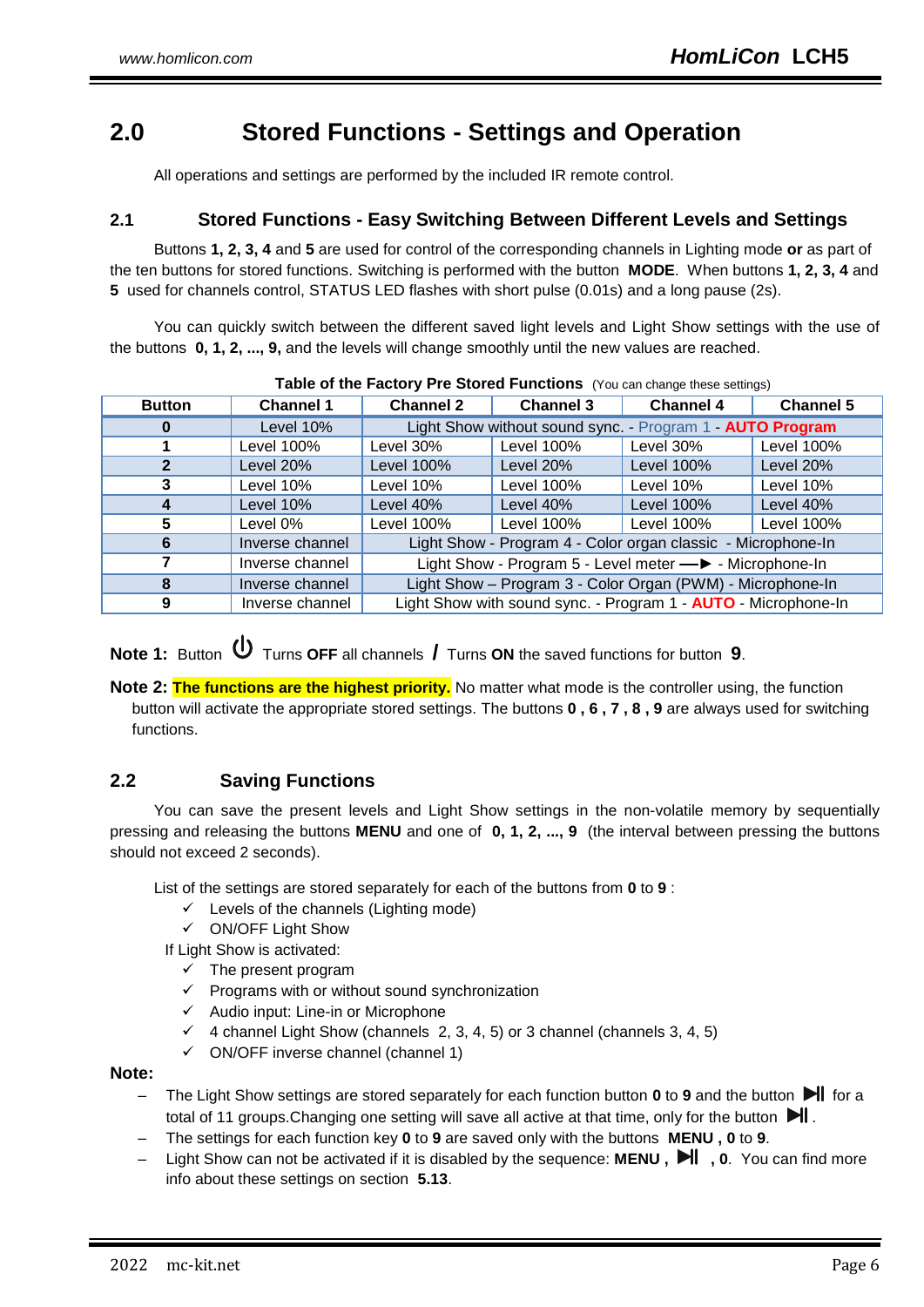# **3.0 Lighting mode - Channels control**

# **3.1 Setting the levels for the channels**

The controller is in lighting mode when the light show is OFF.

Buttons **1, 2, 3, 4** and **5** are used for control of the corresponding channels or as part of the ten buttons for stored functions. Switching is performed with the button **MODE** - alternatively. When buttons **1, 2, 3, 4** and **5** are used for channels control, STATUS LED flashes with short pulse (0.01s) and a long pause (2s).

#### **A single button system is used for regulating each channel and it is as follows:**

- I. By pressing and releasing the button for specific channel the light's intensity is increasing.
- II. After the next pressing and releasing it is fixed on the current level.
- III. After pressing and releasing again the light's intensity is decreasing.
- IV. After the next pressing and releasing it is fixed on the current level.

By repeating steps I - IV or part of them the required level can be reached.

**For more precise adjustment the + and – buttons can be used. They regulate the last channel that was used, or the selected one by pressing and releasing the button OK and the button for the specific channel (1 to 5).**

**Note:** The options for controlling the device have the following priority:

- 1. Buttons for functions
- 2. Light Show control buttons
- 3. Buttons for channels control

## **3.2 Adjusting the speed of smooth transitions when switching channels**

The speed settings of smooth channels switching and speed settings in Light Show program 2 – "Smooth transitions sequence" is the same.

The adjustment can be made in the light show program 2 by **+** and **–** buttons.

You can find more info about these settings on section **5.9**.

#### **3.3 Setting the channels in PWM or ON/OFF mode**

You can switch certain channels in PWM or ON/OFF by turning on the necessary channels for ON/OFF mode and sequentially press and release the **MENU** , **MODE** , **1** ((the interval between pressing each of the buttons should not exceed 2 seconds). With this combination, the turned ON channels are stored in non-volatile memory with function ON/OFF, and the turned OFF channels with PWM. After such a change it is recommended the stored values and settings for buttons **0, 1, ..., 9** to be made again.

**Note:** Channels that are in ON/OFF mode do not work correctly in Light Show.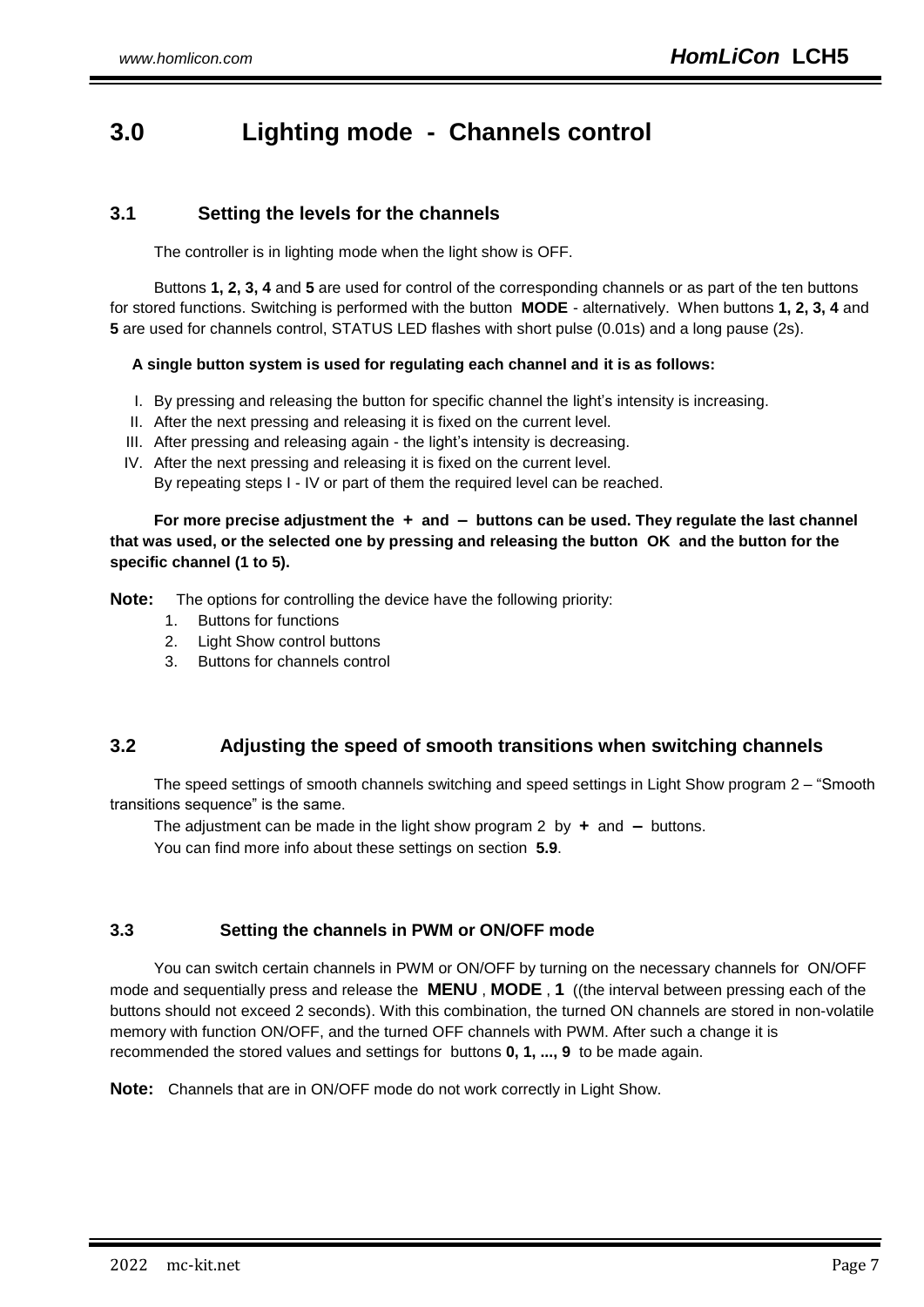### **3.4 Table of General Settings**

Settings changes can be made by successively pressing and releasing the following buttons:

| MENU, MODE, 1 | Switching certain channels of PWM or ON / OFF can be made by turning ON the<br>necessary channels for ON/OFF mode and sequentially press and release the MENU,<br>MODE, 1. With this combination, the turned ON channels are stored in non-volatile<br>memory with function ON/OFF, and the turned OFF channels with PWM. After such a<br>change it is advisable the stored values and settings 0, 1, , 9 to be set again. |
|---------------|----------------------------------------------------------------------------------------------------------------------------------------------------------------------------------------------------------------------------------------------------------------------------------------------------------------------------------------------------------------------------------------------------------------------------|
| MENU, MODE, 7 | After applying the supply voltage, the channels are OFF. [DEFAULT]                                                                                                                                                                                                                                                                                                                                                         |
| MENU, MODE, 8 | After applying the supply voltage, turns on the saved functions for button 9.                                                                                                                                                                                                                                                                                                                                              |
| MENU, MODE, 0 | Reset the user settings and return the original (factory) or just reboot. It activates<br><b>STATUS LED - ON/OFF</b> in 0.1 seconds, while awaiting confirmation with button +<br>to return to initial (factory) settings, button - for RESET or another button to exit.                                                                                                                                                   |

**Note:** The interval between each button must not exceed 2 seconds.

### **3.5 Hardware return to factory settings**

- 1) Turn Power OFF
- 2) Temporarily connect the pads marked as J13.
- 3) Turn Power ON

After 2-3 seconds or when STATUS LED turns ON :

- 4) Turn Power OFF
- 5) Remove the connection between the pads marked as J13.

# **4.0 Status LED Indication**

For indication of the received infrared pulses and the current state of some features is used **STATUS LED**. When the buttons **1, 2, 3, 4** and **5** are used for the control of specific channel in Lighting mode, **STATUS LED** flashes with short pulse (0.01s) and a long pause (2s). After pressing the button **MENU** the status LED is activated for 2 seconds (on/off in 0.1 sec.) as indication for waiting for the next button to be pressed.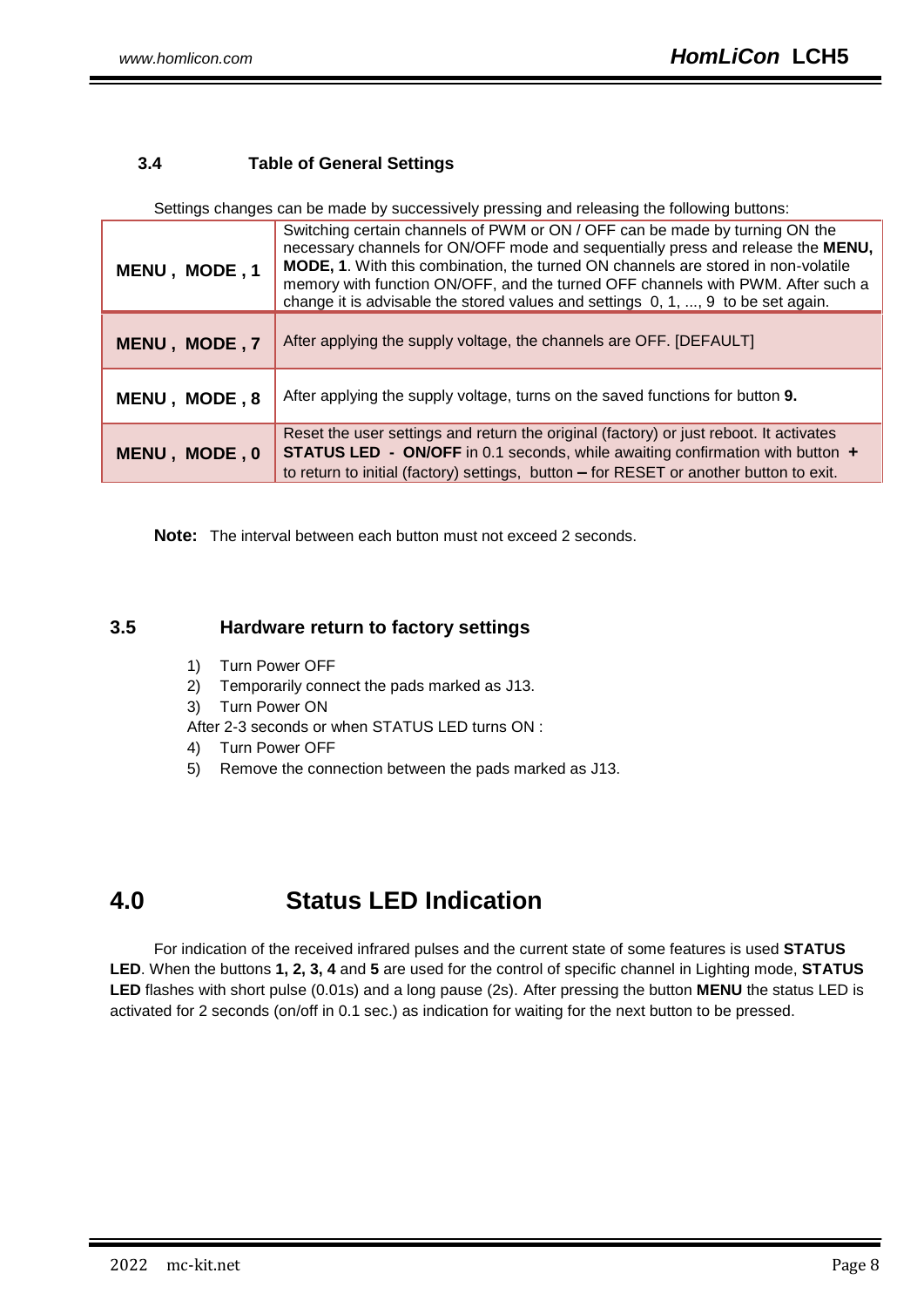# **5.0 Light Show Control and Settings**

### **5.1 Turning ON / OFF Light Show**

Turn ON / OFF Light Show by pressing button  $\blacksquare$ .

#### **Note:**

- When Light Show is activated by pressing button  $\blacksquare$ , the last saved settings will be activated instead of the last used settings by the function keys **0** to **9**. The Light Show settings are stored separately for each function button  $\bf{0}$  to  $\bf{9}$  and the button  $\bf{1}$  for a total of 11 groups.Changing one setting will save all active at that time, only for the button  $\blacksquare$ .
- Light Show can not be activated if it is disabled by the sequence: **MENU**,  $\blacksquare$ , 0. You can find more info about these settings on section **5.13**.

#### **5.2 Switching programs**

You can switch between programs with the buttons:

- $\rightarrow$  next program (to 10)
- $\blacktriangleright$  previous program (to 1)

#### **5.3 Switching between programs with/without sound control**

The button  $\mathbf{\mathbf{\mathbb{X}}}$  is used (if Light Show is activated) to switch between two groups of programs:

- programs with sound control Color organ, Level meter, etc.
- programs with self patterns Chaser, moving light, etc.

#### **5.4 Switching between audio inputs**

You can switch between audio inputs with the following key sequence:

- **MENU 

PD** Line-in
- **MENU**,  $\blacktriangleright$  Microphone

The interval between each button must not exceed 2 seconds.

#### **5.5 Setting Line-in Audio Sensitivity**

When using a Line-in, you can choose between **two** sensitivity levels with the buttons:

- **-** Standard sensitivity (default)
- **+** High sensitivity

To adjust the sensitivity of the line input, the controller must be set to one of the Light Show programs with sound control (programs 3 to 10 - Color organ, Level meter, etc.).

First pressing one of the **+** or **-** buttons only serves to indicate the current sensitivity state for a period of 2 seconds:

> Standard sensitivity - channel 3 ON (green) High sensitivity - channel 4 ON (blue)

**Note 1:** Press the **OK** button before adjusting the sensitivity if you have already made other settings (eg those in section 5.7).

**Note 2:** This setting is unavailable when using the microphone input.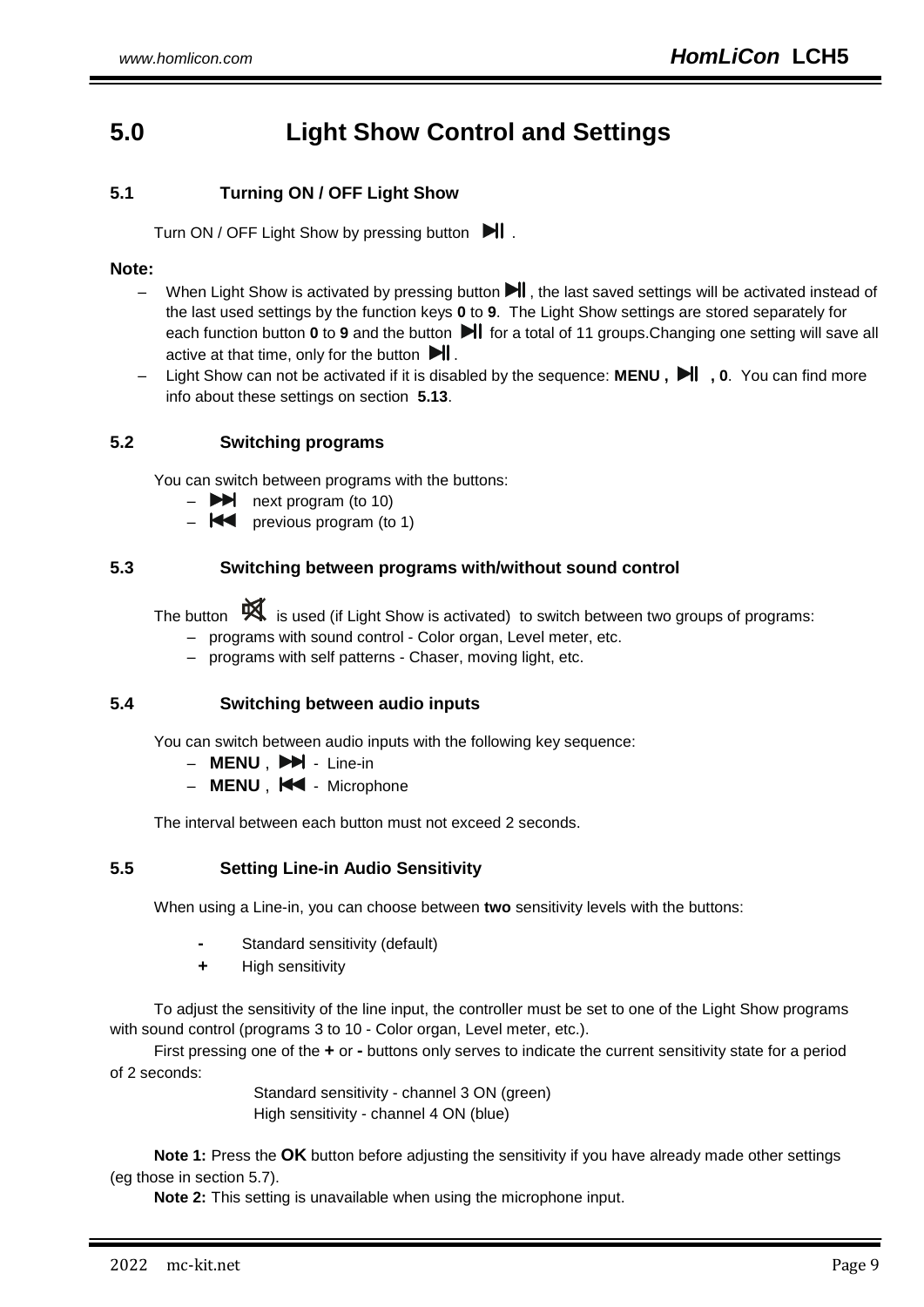### **5.6 Setting maximum brightness levels for channels in Light Show and Inverse Channel**

Some colors LEDs are brighter than others. With this option, you have the ability to equalize brightness. You can equalize or adjust the light intensity for channels in Light Show and set the maximum level for inverse channel.

**5.6.1 View maximum brightness levels for channels in Light Show and Inverse Channel**

You can visualise the present levels with key sequence: **OK**, **NI** (Light Show must be switched OFF).

#### **5.6.2 Setting maximum brightness levels for channels in Light Show and Inverse Channel**

**1.** Turn OFF Light Show ( button  $\mathbf{M}$  or  $\mathbf{U}$  ).

**2.** Set the channels to desired levels(See section 3.1) or visualise the present levels with key sequence:  $OK$ ,  $\blacktriangleright$  and adjust them.

**3.** Save the new levels by pressing and releasing the following buttons:

#### **MENU . DII. OK.**

#### **Note:**

- The interval between each button must not exceed 2 seconds.
- This setting does not affect program 2 "Smooth transitions sequence (PWM) without sound control".
- For proper operation of Light Show program 3, the maximum level of channels should not be less than 15%.

# **5.7 Setting Audio Sensitivity AGC** (Automatic gain control) **for Color Organ**

You can adjust sensitivity AGC for Color Organ separately for each frequency channel LF, MLF, MHF, HF in 4 levels. These settings are saved separately for each audio input - for 4 frequency channels on Line-In and for 4 on Microphone-In.

To adjust the sensitivity, the controller must be set on one of the two programs for Color Organ (program 2 or 3), and buttons 1 to 5 must be set for channels control (button **MODE** - status led flashes with short pulse 0.01s and a long pause 2s).

The selection of the channel that you want to adjust is made by pressing one of the buttons 2, 3, 4, 5 respectively for frequency channels LF, MLF, MHF, HF. By pressing one of the buttons 2 to 5, the present level of sensitivity is displayed on the output channels 2, 3, 4, 5 as a level bar, where level 1 (which is the lowest sensitivity) will turn on channel 2 and level 4 ( which is the highest sensitivity) will turn on channels 2,3,4 and 5. The selection of a channel is active until another channel is selected or the program is switched.

| <b>LADIC OF SCISILIVILY IGVEL AGU</b>  |                                                           |                                        |                                                            |  |
|----------------------------------------|-----------------------------------------------------------|----------------------------------------|------------------------------------------------------------|--|
| <b>Sensitivity level</b><br><b>AGC</b> | Sensitivity displayed on the<br>output channels 2, 3.4, 5 | <b>Sensitivity level</b><br><b>AGC</b> | Sensitivity displayed on the<br>output channels 2, 3, 4, 5 |  |
| 1 (lowest)                             | $\circledcirc$ $\bullet$ $\bullet$ $\bullet$              |                                        | ☆☆☆●                                                       |  |
|                                        | ⇔ ♦ ☆☆                                                    | 4 (highest)                            | ****                                                       |  |

The adjustment for the selected frequency channel is made by buttons **+** and **-** , and the levels are visualized on the output channels 2, 3. 4, 5. Pressing the button once serves only for visualization. Pressing it again serves for regulation. After the change of sensitivity it takes some time  $(3 - 15s)$  for activation of the new settings.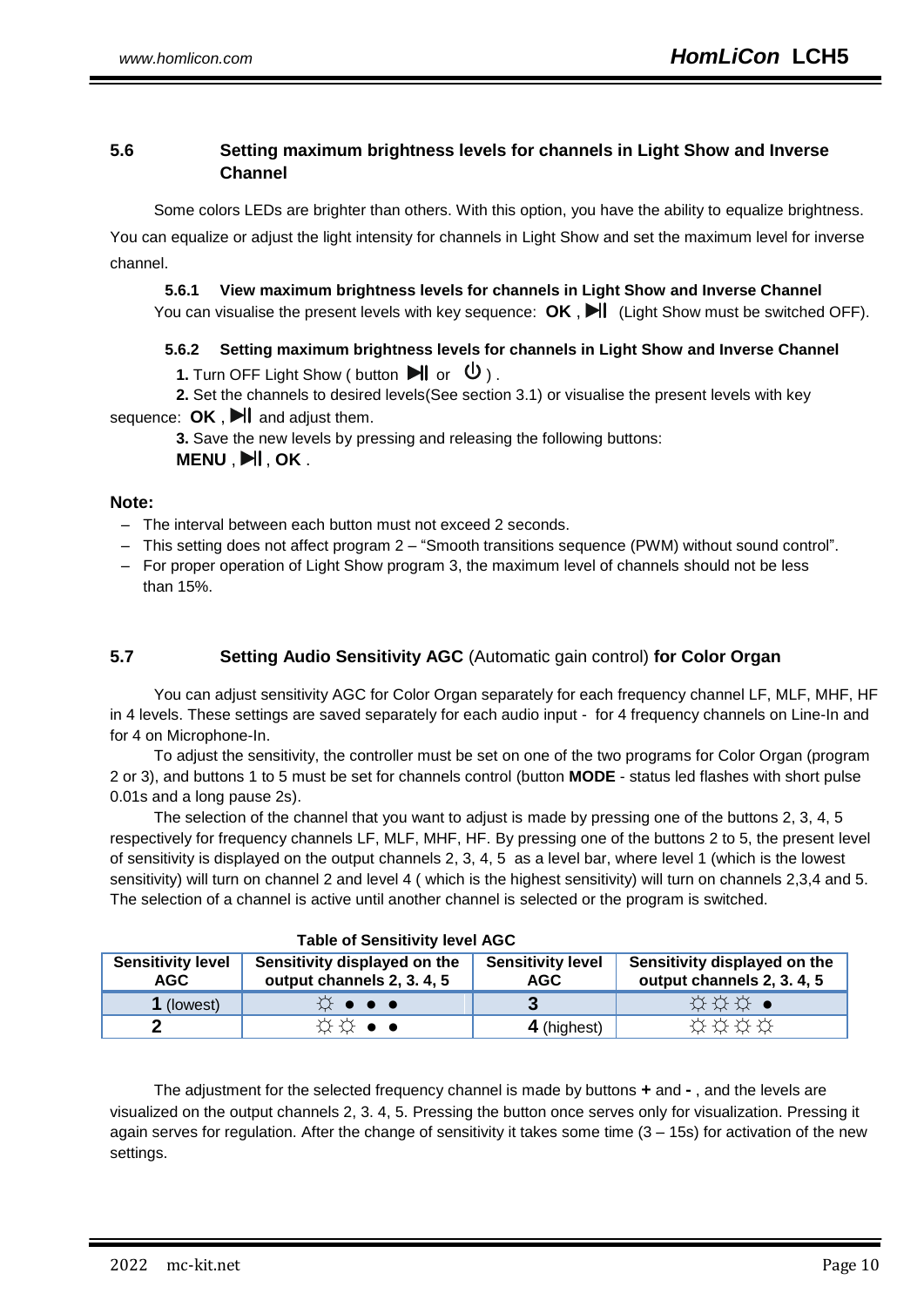| Frequency  | <b>Button</b> | Line-In      | Line-In level displayed                                                                | Microphone-    | Microphone-In level                                 |
|------------|---------------|--------------|----------------------------------------------------------------------------------------|----------------|-----------------------------------------------------|
| channel    | to            | factory pre  | on the output channels                                                                 | In factory pre | displayed on the output                             |
|            | select        | stored level | 2, 3, 4, 5                                                                             | stored level   | channels 2, 3.4, 5                                  |
| LF         |               |              | ☆☆☆●                                                                                   |                | ****                                                |
| <b>MLF</b> | າ             |              | $\begin{array}{c}\n\leftrightarrow \\ \leftrightarrow \\ \leftrightarrow\n\end{array}$ |                |                                                     |
| <b>MHF</b> | $\Lambda$     |              | $\begin{array}{ccc}\n\leftrightarrow & \leftrightarrow & \bullet\n\end{array}$         |                | $\begin{array}{c}\n\star\star\star\star\end{array}$ |
| <b>HF</b>  | 5             |              | ☆☆☆●                                                                                   |                | ****                                                |

#### **Table of the Factory Pre Stored Levels Sensitivity** (You can change this settings)

#### **5.8 Adjusting the speed in the programs without sound synchronization**

You can adjust the speed of programs without sound synchronization by buttons **+** and **-** .

#### **5.9 Adjusting the speed in program 2 – "Smooth transition sequence"**

You can change the speed of the smooth transition in program 2 – "Smooth transition sequence (PWM) without sound control" with buttons **+** and **-** .

**Note:** This setting affects the speed of smooth transitions when switching channels in Lighting mode.

## **5.10 Determining the optimal voltage of the audio signal -**

Level meter without AGC (Automatic gain control)

To determine the optimal audio signal level (Line-In only), you can temporarily turn OFF the AGC. When program 5 is active (Level meter **–**►) you can select the use of the AGC:

- Button **4** turn ON AGC (default)
- Button **5** turn OFF AGC

#### **Table of input voltage when the AGC is turned OFF for the corresponding display of channels 2, 3, 4, 5 Line-In input voltage (RMS) Level displayed on the output channels 2, 3, 4, 5**

| <b>LING-IN INDUL VORGYG (ININO)</b> | Level displayed on the output channels $\boldsymbol{\Sigma}$ , $\boldsymbol{\nu}$ , $\boldsymbol{\tau}$ , $\boldsymbol{\nu}$ |               |  |  |
|-------------------------------------|------------------------------------------------------------------------------------------------------------------------------|---------------|--|--|
| <b>Standard / High sensitivity</b>  | Program 5 Level meter $-\blacktriangleright$                                                                                 |               |  |  |
| 0.1V / 0.05V                        | $\updownarrow \rightarrow \bullet \bullet \bullet$                                                                           | Low level     |  |  |
| 0.2V / 0.1V                         | ☆☆ • •                                                                                                                       | Optimal level |  |  |
| 0.4V / 0.2V                         | $\bullet$ ###                                                                                                                | Optimal level |  |  |
| 0.5V / 0.25V                        | なななな                                                                                                                         | High level    |  |  |

#### **The level is optimal when channels 1 and 2 are ON and channel 3 is flashing**.

#### **Note:**

- 1. This setting will not be saved. Exit from program 5 automatically turns ON the AGC.
- 2. Program 5 and switched OFF AGC can be saved to a function key (see section 2.2).
- 3. AGC can be turned OFF when MIC-IN is active. The voltages for switching ON channels 1 4 are respectively: 0.25V, 0.5V, 1V, 1.25V.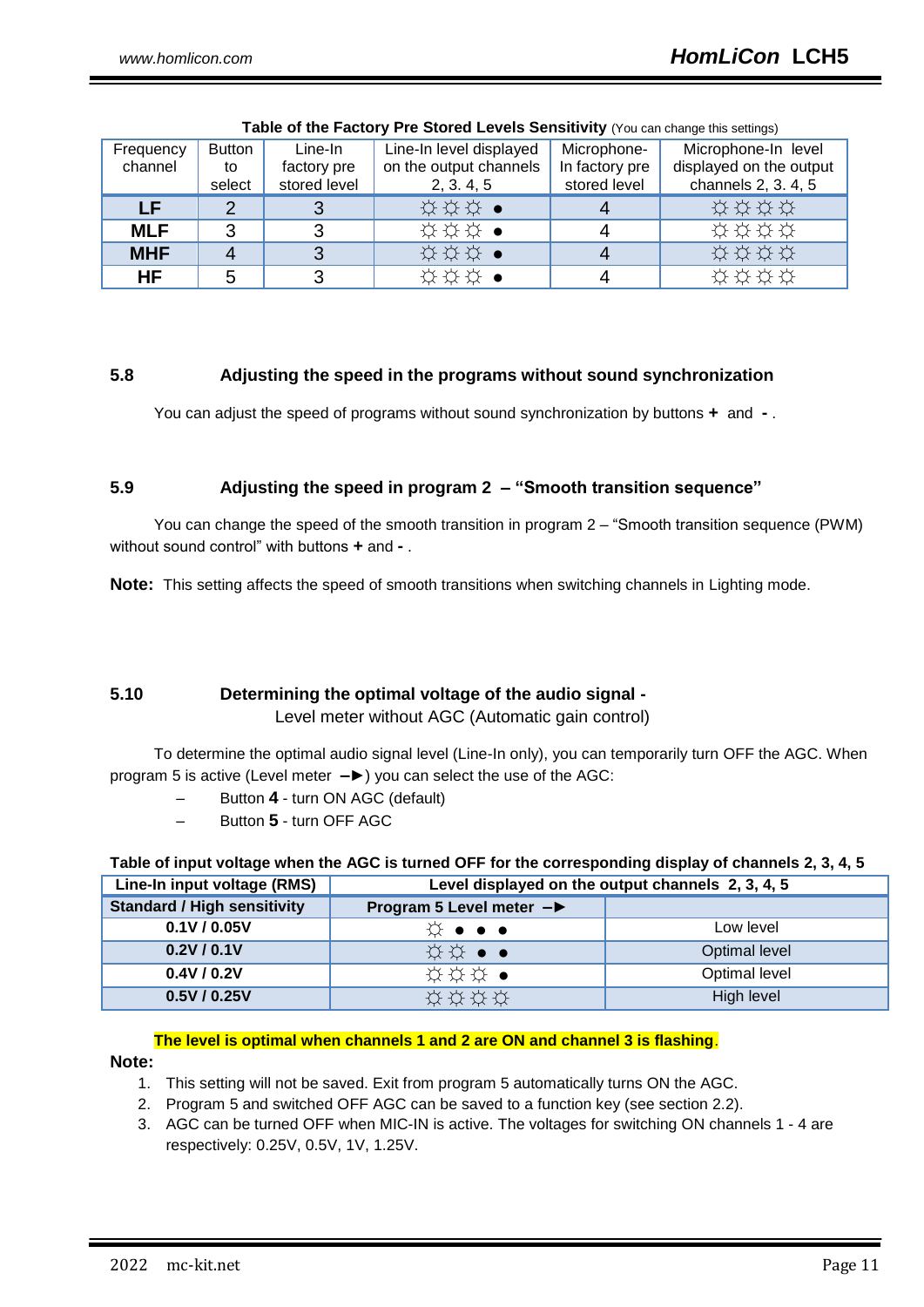# **THERE ARE TWO TYPES OF LIGHT SHOW ACCORDING TO THE NUMBER OF CHANNELS USED :**

### **5.11 4 Channel Light Show (channels 2, 3, 4, 5)**

#### **TABLE PROGRAMS OF 4 CHANNEL LIGHT SHOW**

| N <sub>2</sub> | Programs with sound control                                    | Programs without sound control                                     |
|----------------|----------------------------------------------------------------|--------------------------------------------------------------------|
|                | AUTO - automatic switching between programs 3 - 10, while at a | AUTO - automatic switching                                         |
|                | low sound level - switches to program 2                        | between programs 3 - 10                                            |
| $\overline{2}$ | Smooth transitions sequence (PWM) without sound control        |                                                                    |
| $\mathbf{3}$   | Color organ with smooth transitions (PWM)                      | Chaser $\rightarrow$                                               |
| 4              | Color organ classic                                            | Chaser $-\rightarrow$ , $\leftarrow$                               |
| 5              | Level meter $-\blacktriangleright$                             | $Fill - A, 4-$                                                     |
| 6              | Level meter $\blacktriangleleft$ -                             | Chaser dark dot $-\blacktriangleright$                             |
| $\overline{7}$ | Level meter single dot $-\blacktriangleright$                  | Chaser $\blacktriangleleft$ –                                      |
| 8              | Level meter 2 dot $\blacktriangleleft$ -                       | Fill $\blacktriangleleft$ - , Chaser $\blacktriangleleft$ - , etc. |
| 9              | Level meter with beat detection shift $-\blacktriangleright$   | Chaser $-\rightarrow$ , Fill $\blacktriangleleft$ - , etc.         |
| 10             | Level meter with beat detection shift $\blacktriangleleft$ -   | $Fill - \triangleright$                                            |

In this mode **Channel 1** can be used for:

- **Inverse Channel**. When the channels 2, 3, 4 and 5 are OFF, channel 1 is switched smoothly to previously stored level. It works only for 4 channel light show and synchronization with sound.
- Backlight with adjustable level 0 100%.

# **5.12 3 Channel Light Show (channels 3, 4, 5)**

The available programs that can be used are from 1 to 6 (view Table programs of 4 Channel Light Show). Setting Audio Sensitivity AGC is not available, but the corresponding values from 4 Channel Light Show [channel MF= (MLF + MHF)  $/2$ ] is used.

In this mode **Channel 1** and **Channel 2** can be used for backlight with adjustable level 0 - 100%.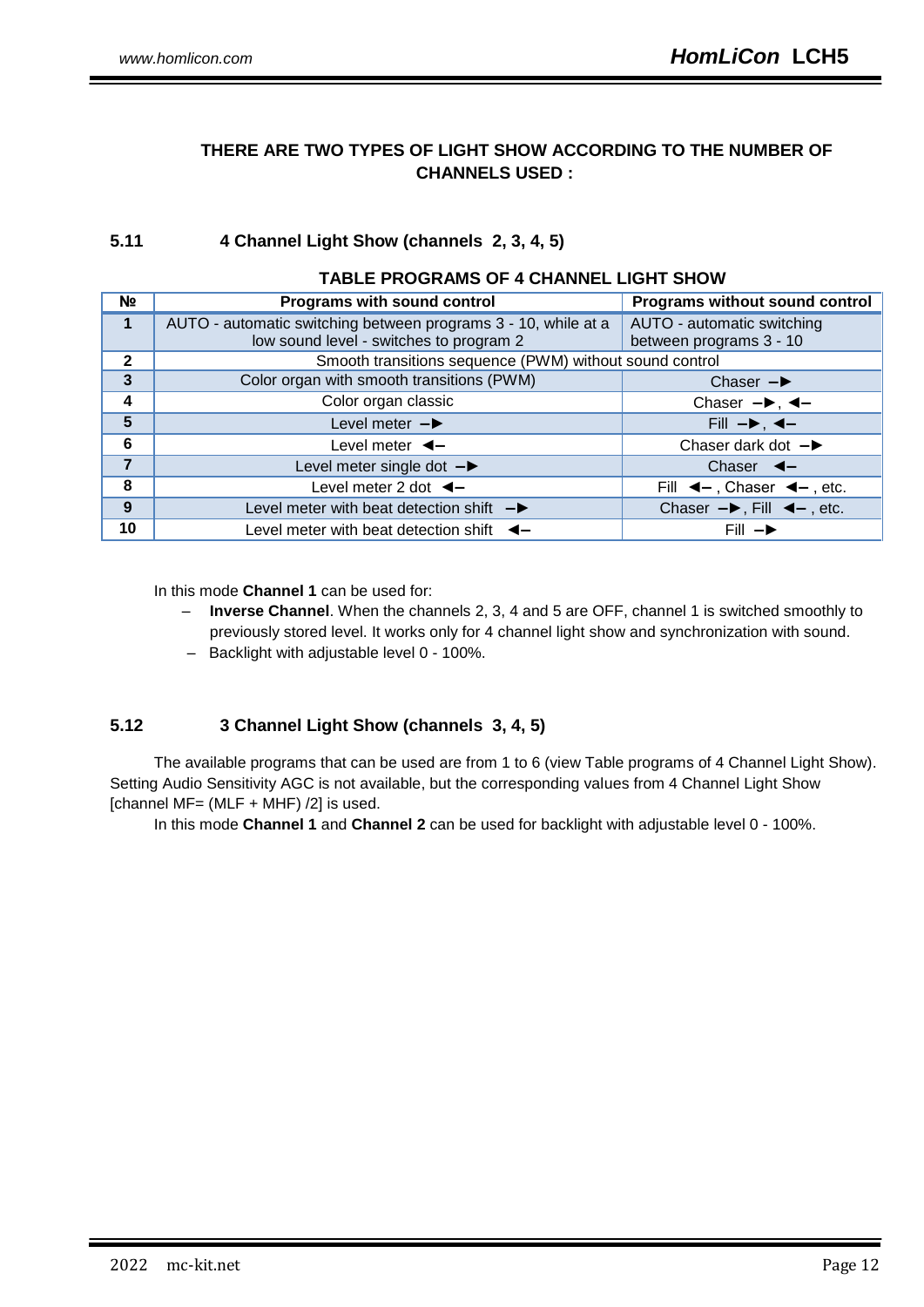Ï

### **5.13 Table of General Settings for Light Show**

Settings changes can be made by successively pressing and releasing the following buttons:

| MENU, $\blacksquare$ , 0 | Disable Light Show                                                                                                                                                                                                                              |  |
|--------------------------|-------------------------------------------------------------------------------------------------------------------------------------------------------------------------------------------------------------------------------------------------|--|
| MENU, $\blacksquare$ , 3 | Enable 3 channel Light Show - used channels 3, 4 and 5                                                                                                                                                                                          |  |
| MENU, DI.4               | Enable 4 channel Light Show - used channels 2, 3, 4 and 5. [DEFAULT]                                                                                                                                                                            |  |
| MENU, MI.5               | Disable the use of inverse channel                                                                                                                                                                                                              |  |
| MENU, $\blacksquare$ , 6 | Allow the use of channel 1 for inverse channel. When the channels 2, 3, 4 and 5 are<br>off, channel 1 is switched smoothly to previously saved level. It works only for Light<br>Show with 4 channels and synchronization with sound. [DEFAULT] |  |
| MENU, $\blacksquare$ , 7 | The range of low frequencies for color organ are set to 50 - 180Hz [DEFAULT]                                                                                                                                                                    |  |
| MENU, DI, 8              | The range of low frequencies for color organ are set to 50 - 250Hz. It is recommended<br>when using speakers that do not reproduce low frequencies well.                                                                                        |  |

**Note:** The interval between each button must not exceed 2 seconds.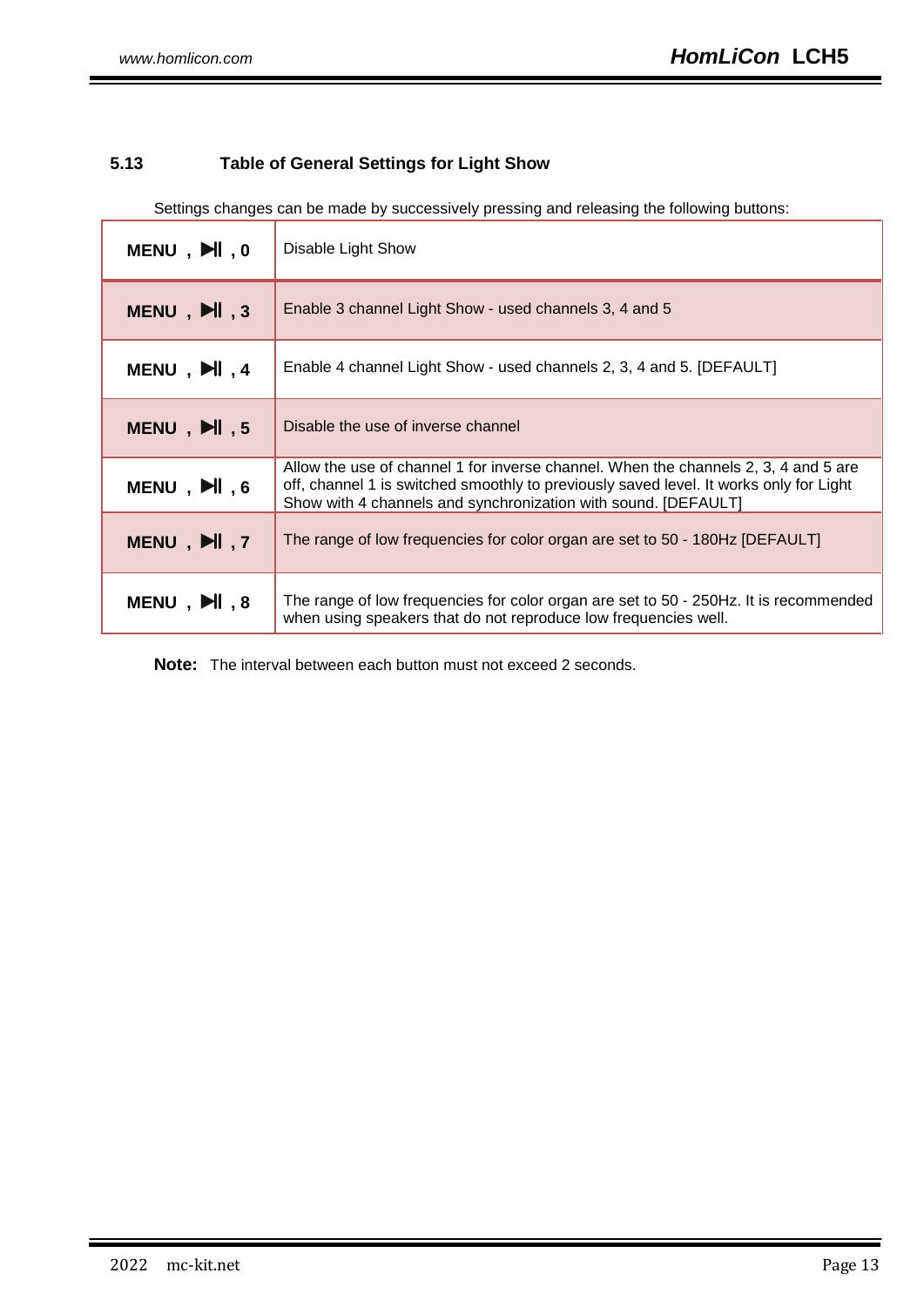# **6.0 Description of the remote control buttons**

| <b>Button</b>                   | <b>Description</b>                                                                                                                                                                                                                                                                                      | More info in<br>section:        |
|---------------------------------|---------------------------------------------------------------------------------------------------------------------------------------------------------------------------------------------------------------------------------------------------------------------------------------------------------|---------------------------------|
| <u>の</u>                        | Turns OFF all channels / turns ON the saved functions for button 9.                                                                                                                                                                                                                                     |                                 |
| <b>MENU</b>                     | Save the present levels and Light Show settings in the non-volatile memory by<br>successively pressing and releasing the buttons MENU and one of $0, 1, 2,$<br>3, 4, 5, 6, 7, 8, 9                                                                                                                      | 2.2<br>3.4<br>5.13              |
| 呶                               | ON / OFF the synchronization of sound and Light Show<br>(Color organ, Level meter OR Light Sequencer)                                                                                                                                                                                                   | 5.3                             |
| <b>MODE</b>                     | You can choose between buttons 1, 2, 3, 4 and 5 to control the respective<br>channels, or as a part of the ten buttons $(0 - 9)$ for stored functions. When the<br>buttons 1 - 5 are used for control of the respective channels, STATUS LED<br>flashes with short pulse (0.01s) and a long pause (2s). | 2.1<br>3.1<br>3.4               |
|                                 | Turns all channels ON.                                                                                                                                                                                                                                                                                  |                                 |
| HI                              | ON / OFF Light Show.                                                                                                                                                                                                                                                                                    | 5.1                             |
| E                               | MENU, MI - Line-in<br>Next Light Show program (to 10);                                                                                                                                                                                                                                                  | 5.2<br>5.4                      |
| K                               | MENU, KI - Mic-in<br>Previous Light Show program (to 1);                                                                                                                                                                                                                                                | 5.2<br>5.4                      |
| <b>OK</b>                       | Select a channel to be precisely tuned with $+$ and $-$<br>Sequentially press and release OK and one of 1, 2, 3, 4, 5.                                                                                                                                                                                  | 3.1                             |
|                                 | Lighting mode: Regulating the last used channel or the selected one.<br>Light Show - Programs with sound control:<br>- Standard sensitivity (default), + High sensitivity<br>Light Show - Programs without sound synchronization:<br>Speed control                                                      | 3.1<br>5.5<br>5.7<br>5.8<br>5.9 |
| 1, 2, 3, 4, 5                   | Adjusts or turns ON / OFF the respective channel. <sup>(1)</sup>                                                                                                                                                                                                                                        | 2.1<br>2.2<br>5.7<br>5.10       |
| 0, 1, 2, 3, 4,<br>5, 6, 7, 8, 9 | Switch between the saved Functions. <sup>(1)</sup>                                                                                                                                                                                                                                                      | 2.1<br>2.2<br>3.1               |
|                                 |                                                                                                                                                                                                                                                                                                         |                                 |

**NOTE 1:** Buttons **1, 2, 3, 4** and **5** are used to control the respective channels or as part of the ten buttons (**0** - **9**) for stored functions. Switching is performed by the button **MODE**. When they are used for channels control, STATUS LED flashes with short pause (0.01s) and a long pause (2s).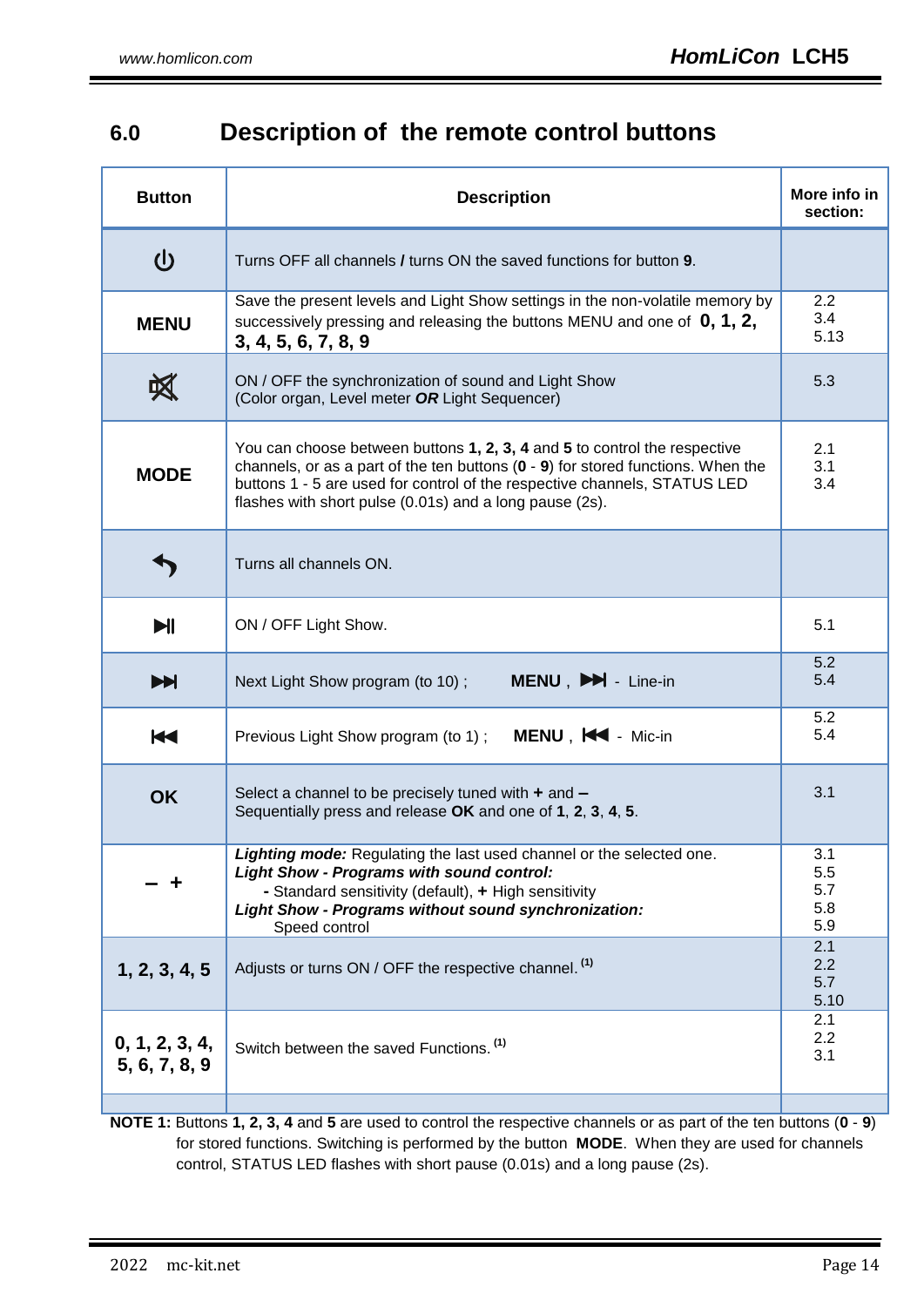

**Arrangement of the buttons on the remote control:**

Battery CR2025 (not included in kit)